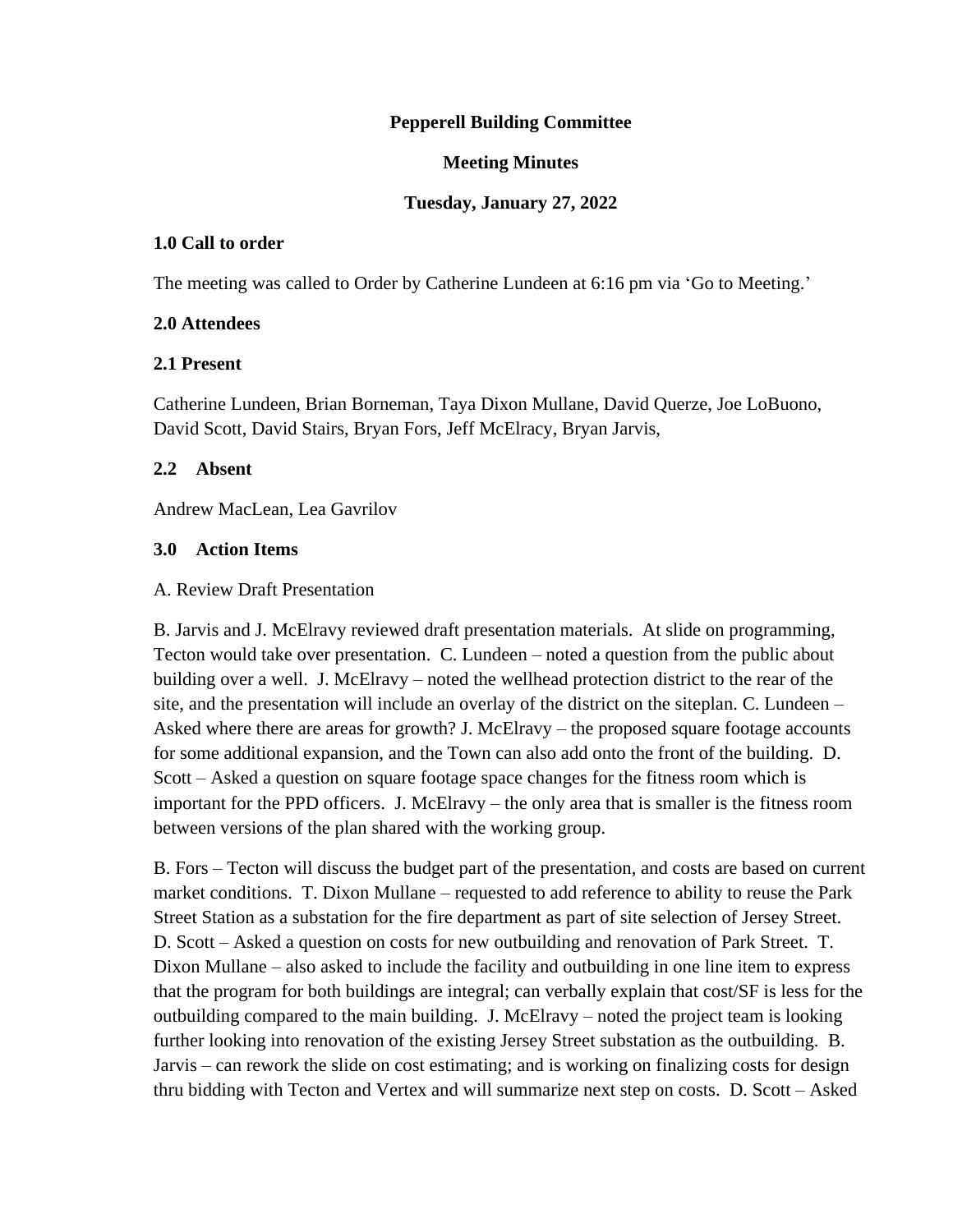a question on any follow up on the shooting range? J. McElravy sent information to A. MacLean and will follow up.

D. Scott – Shared plans for PPD officers and they has several questions. Why 17 bays needed when the PFD has 10 now? B. Borneman – current bays are not adequate, and two bays at Park Street now parking 4 vehicles. The plan would add one additional bay to Park Street because the current bays are not long or wide enough, and would support the ladder truck if needed to be on that side of the river. J. McElravy – typical double bays are 80 feet long. Current plan only has one bay that long. B. Borneman – some equipment parked outside because lack of space inside currently.

D. Scott – why six bunk rooms and two kitchens at two sites; will both stations be staffed regularly? B. Borneman – These programmatic needs will address future growth and storm coverage including some flex space to view 20 years out. J. McElravy – The program looks at where the Town is today, and where the Town expects to be in the future to account for the number of bunks needed.

D. Scott – why do we need a fire tower if we don't have it now? B. Borneman – training is currently in public areas or go to Nashua for training. The intent is to do more training onsite in a safe and controlled environment; and can use the mezzanine for weather safe areas for training.

D. Scott – Is the PFD locker room co-ed? B. Borneman – locker rooms are full closed doors, and single occupancy spaces.

D. Scott – What is the difference in square footage of current and proposed? J. McElravy - can pull the numbers and get back to Committee.

D. Scott – why are there 4 dispatch consoles when we only have 2 dispatchers? B. Stairs – these are needed to have the ability to respond to emergency situations, and need to plan for growth now. J. McElravy – Noted the Town does not need to buy all consoles now, but should prepare for the space and infrastructure needed.

C. Lundeen – Was asked by public on how much it costs to run the old building (ie. heating etc), is. cost of old vs. cost of new? B. Borneman – adding square footage for PFD space – this will not reduce costs but will be more efficient. J. McElravy – cost/SF of operations will go down, but there will probably have a minor increase in operational cost. T. Dixon Mullane – Recommended possibly add statement somewhere in the presentation about sustainability. J. McElravy – for sustainability, there is a solid building envelope, and the project will be evaluating mechanical systems, etc.

C. Lundeen – Was concerned about architectural appearance of the building. D. Scott – suggested more of a design such as Groton. J. McElravy – Noted the design is a contemporary